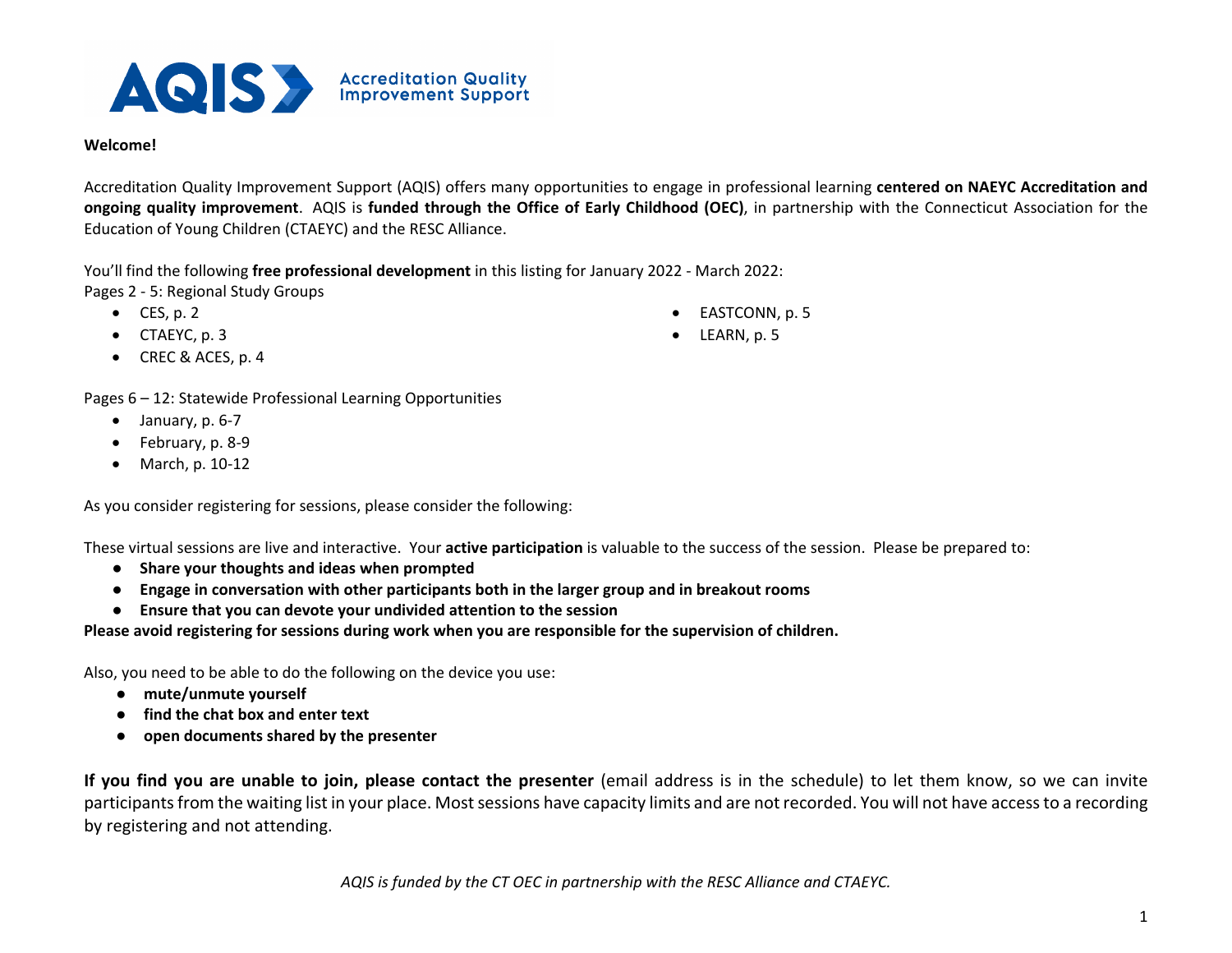

## **Regional Study Groups**

Join your regional AQIS facilitators and community peers to discuss the teaching and leadership practices that define quality in the field of early childhood education. These sessions (either single sessions or multi-part series) will provide engaging opportunities for you to reflect upon current practices in your program, determine your strengths, and identify next steps for improvement. We will model a team approach for exploring different components of quality. This model can be replicated with others from your program who are not able to attend the session(s). Study groups are open to administrators and teachers from **any** program (NAEYC Accredited or not) and we will be using the *[NAEYC Early Learning Program Accreditation Standards and Assessment](https://www.naeyc.org/sites/default/files/globally-shared/downloads/PDFs/accreditation/early-learning/standards_assessment_2019.pdf)  [Items](https://www.naeyc.org/sites/default/files/globally-shared/downloads/PDFs/accreditation/early-learning/standards_assessment_2019.pdf)* document as the tool to guide our conversations. Sessions will be held **virtually**, and at no cost. Once you register in your region (see this [map t](https://www.ctoec.org/program-and-improvement-supports/aqis/#map)o find your program's region), you will be sent a confirmation email with information about the Zoom link and related materials. We hope to "see" you soon!

| <b>CES</b>                                                                 | Christina Lye (lyec@cestrumbull.org)    |                                        |  |
|----------------------------------------------------------------------------|-----------------------------------------|----------------------------------------|--|
|                                                                            | Liz Parmelee (parmelee@cestrumbull.org) |                                        |  |
| <b>Offering</b>                                                            | <b>Dates</b>                            | Register                               |  |
| <b>General Monthly Study Group: NAEYC Early Learning Program Standards</b> | February 1, 2022                        | Click here to register for the         |  |
| and Assessment Items                                                       | $4:00 - 6:00$ pm                        | February 1 Study Group.                |  |
| <b>Standard 2: Curriculum</b>                                              | Held virtually via Zoom                 |                                        |  |
| February: Topic Area 2A: Essential Characteristics                         |                                         |                                        |  |
| March: Topic Area 2D: Language Development                                 | March 1, 2022                           | Click here to register for the March   |  |
| April: Topic Area 2J: Creative Expression for the Arts                     | $4:00 - 6:00$ pm                        | 1 Study Group.                         |  |
|                                                                            | Held virtually via Zoom                 |                                        |  |
| Each session will focus on a standard by discussing the "big ideas"        |                                         |                                        |  |
| conveyed in these documents. Discussion will center on the analysis of     | April 5, 2022                           | Click here to register for the April 5 |  |
| best practices and what it looks like in practice. The study group process | $4:00 - 6:00$ pm                        | Study Group.                           |  |
| will model a team approach for exploring the Standards and will provide    | Held virtually via Zoom                 |                                        |  |
| participants with strategies to extend discussions to their own settings.  |                                         |                                        |  |
|                                                                            |                                         |                                        |  |
| Intended audience: Teachers and Program Administrators                     |                                         |                                        |  |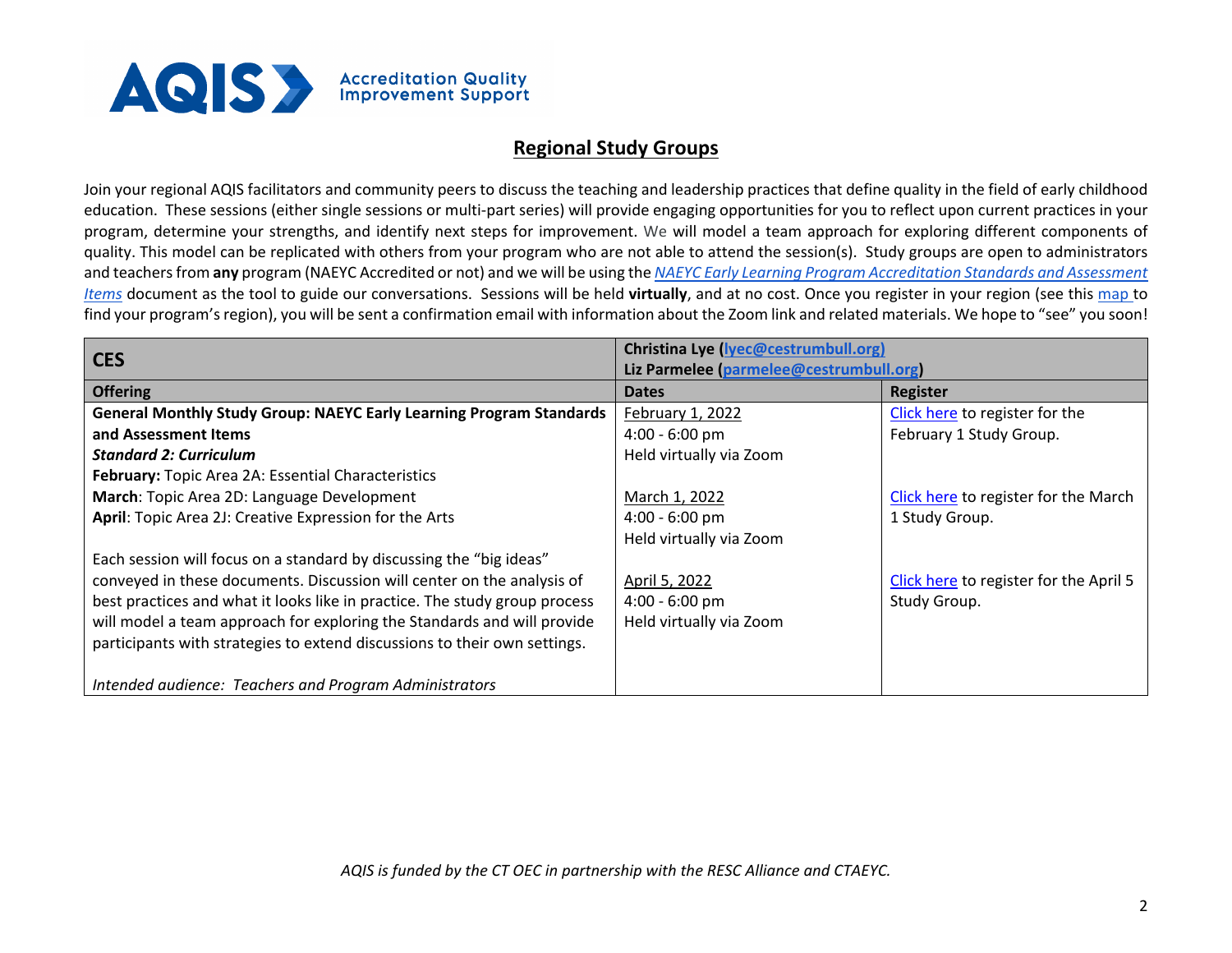

| <b>CTAEYC</b>                                                                             | Lori Blake (Iblake@ctaeyc.org)          |                                      |
|-------------------------------------------------------------------------------------------|-----------------------------------------|--------------------------------------|
| <b>Offering</b>                                                                           | <b>Dates</b>                            | <b>Register</b>                      |
| <b>General Monthly Study Group: NAEYC Early Learning Program Standards</b>                | January 28, 2022                        | Click here to register by: 1/25/2022 |
| and Assessment Items                                                                      | 1:00-3:00 pm                            | Space is limited to 20.              |
|                                                                                           | Held virtually via Zoom                 |                                      |
| <b>NAEYC Accreditation: A Leadership Approach</b>                                         |                                         |                                      |
| Over the course of this 3-session study group series, we will plan to review              | March 25, 2022                          |                                      |
| and discuss NAEYC Standards 6 (Staff Competencies, Preparation, and                       | 1:00-3:00 pm                            |                                      |
| Support) and 10 (Leadership and Management). We will examine various                      | Held virtually via Zoom                 |                                      |
| leadership perspectives and work to determine your leadership style. We                   |                                         |                                      |
| will also discuss how your practices connected to standards 6 and 10, and                 | May 20, 2022                            |                                      |
| your knowledge in all 10 NAEYC standards, can help support your staff and                 | 1:00-3:00 pm<br>Held virtually via Zoom |                                      |
| elevate the professionalism in your programs.                                             |                                         |                                      |
| January- Standard 6- components & goal setting                                            |                                         |                                      |
| March-Standard 10- components & goal setting                                              |                                         |                                      |
| May-leadership practices and perspectives as they relate to moving                        |                                         |                                      |
| accreditation forward and for overall quality improvements                                |                                         |                                      |
|                                                                                           |                                         |                                      |
| Participants who attend ALL the sessions will receive a copy of                           |                                         |                                      |
| Blueprint for Action & Pulling Together: 10 Rules for High-performance<br><b>Teamwork</b> |                                         |                                      |
|                                                                                           |                                         |                                      |
| Please bring a copy of the NAEYC Early Learning Program Accreditation                     |                                         |                                      |
| Standards & Assessment Items to each session.                                             |                                         |                                      |
|                                                                                           |                                         |                                      |
| Intended audience: Program Administrators                                                 |                                         |                                      |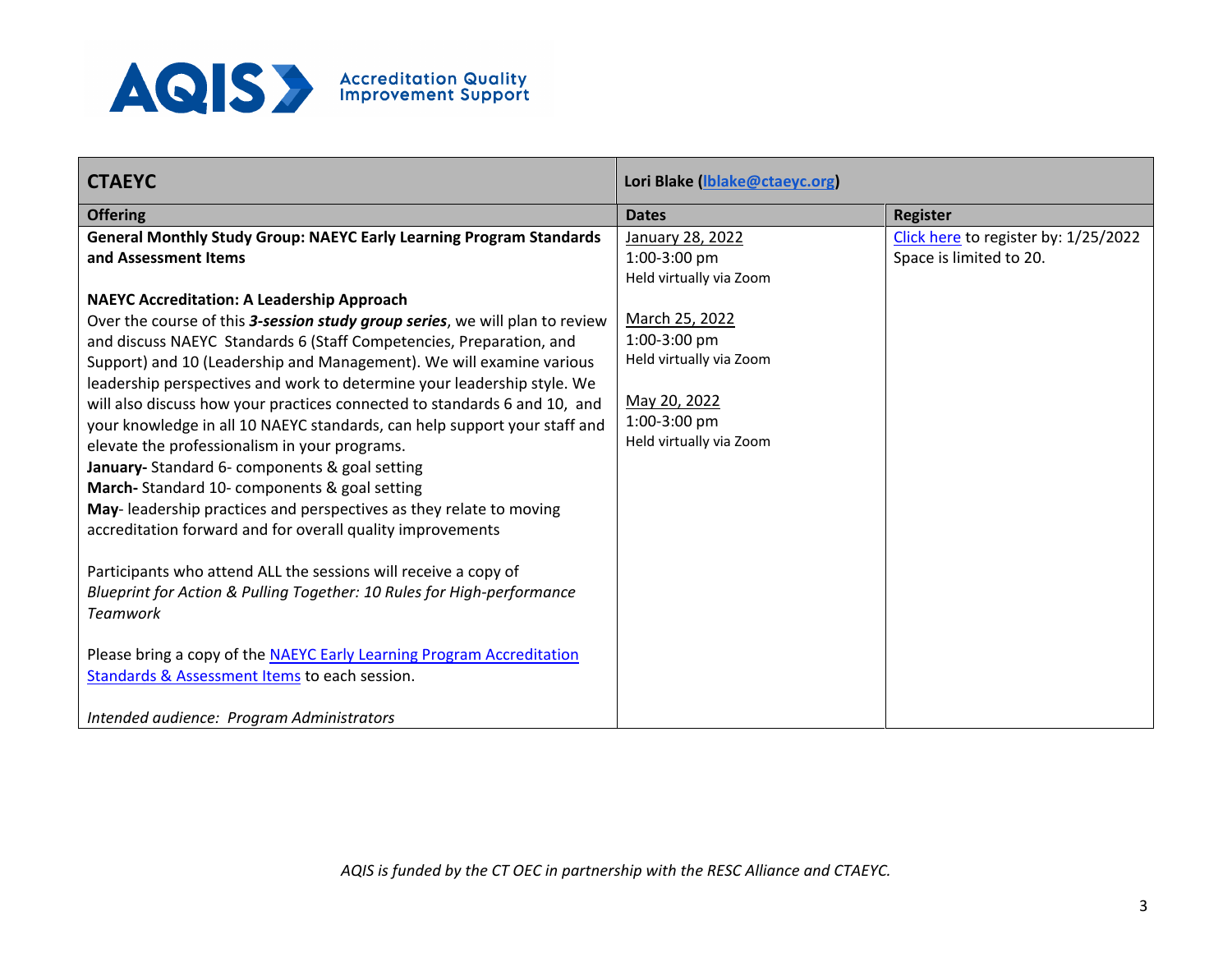

|                                                                               | Jean Barresi (jbarresi@crec.org)       |                                       |
|-------------------------------------------------------------------------------|----------------------------------------|---------------------------------------|
| <b>CREC &amp; ACES</b>                                                        | Natasha Robinson (nrobinsons@crec.org) |                                       |
|                                                                               | <b>Mary Stone (mstone@aces.org)</b>    |                                       |
| <b>Offering</b>                                                               | <b>Dates</b>                           | <b>Register</b>                       |
| <b>General Monthly Study Group: NAEYC Early Learning Program Standards</b>    | January 13, 2022                       | Click here to register in advance for |
| and Assessment Items                                                          | $1:30 - 3:30$ pm                       | the January Study Group.              |
|                                                                               | Held virtually via Zoom                |                                       |
| January: Standard 2: Language & Literacy                                      |                                        |                                       |
| February: Standard 6C: Qualifications of Teaching and Administrative Staff,   | February 10, 2022                      | Click here to register in advance for |
| Guest Panel of Representatives from Local Colleges                            | $1:30 - 3:30$ pm                       | the February Study Group.             |
| March: Standard 2: Topic Area B Social Emotional Standard 1:                  | Held virtually via Zoom                |                                       |
| Relationships; Standard 3: Topic Area B Creating Caring Communities for       |                                        |                                       |
| Learning                                                                      | March 10, 2022                         | Click here to register in advance for |
| May: Standard 3: Topic E, F, G                                                | 1:30 - 3:30 pm                         | the March Study Group.                |
|                                                                               | Held virtually via Zoom                |                                       |
| Each session will focus on a standard(s) by discussing the "big ideas"        |                                        |                                       |
| conveyed in these new documents. Discussion will center on the analysis       | May 12, 2022                           | Click here to register in advance for |
| of best practices and what it looks like in practice. The study group process | 1:30 - 3:30 pm                         | the May Study Group.                  |
| will model a team approach for exploring the Standards and will provide       | Held virtually via Zoom                |                                       |
| participants with strategies to extend discussions to their own settings.     |                                        |                                       |
|                                                                               |                                        |                                       |
| Please bring a copy of the NAEYC Early Learning Program Accreditation         |                                        |                                       |
| Standards & Assessment Items to each session.                                 |                                        |                                       |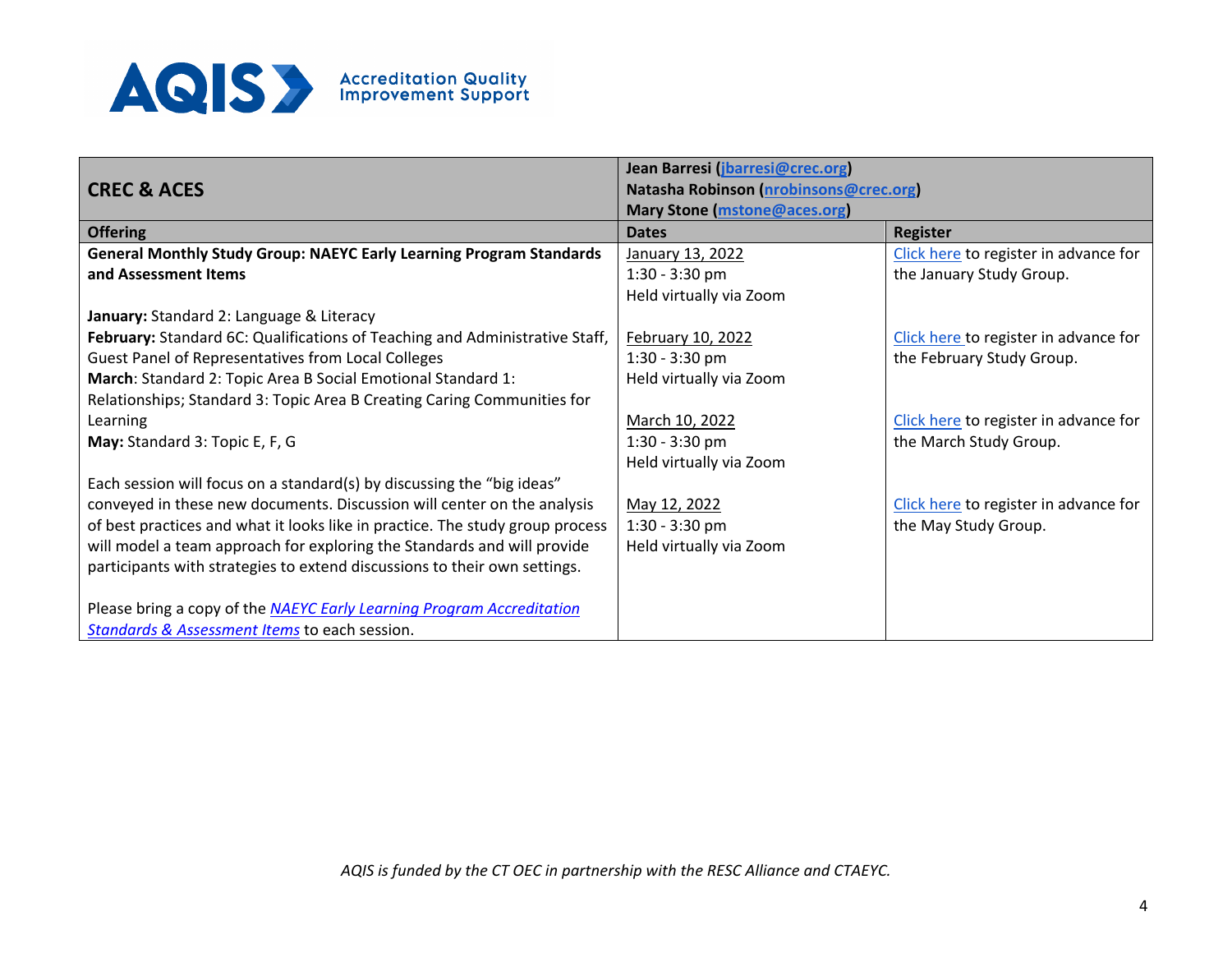

| <b>EASTCONN</b>                                                            | Sheri Lambert (slambert@eastconn.org)         |                                       |  |
|----------------------------------------------------------------------------|-----------------------------------------------|---------------------------------------|--|
|                                                                            | <b>Cheryl LaMothe (clamothe@eastconn.org)</b> |                                       |  |
| <b>Offering</b>                                                            | <b>Dates</b>                                  | <b>Register</b>                       |  |
| <b>General Monthly Study Group: NAEYC Early Learning Program Standards</b> | January 19, 2022                              | Click here to register in advance for |  |
| and Assessment Items                                                       | $1:00-2:30$ pm                                | the January 19 Study Group.           |  |
| This series is a facilitated discussion based on the NAEYC Early Learning  | Held virtually via Zoom                       |                                       |  |
| Program Accreditation Standards and Assessment Items. Each session will    |                                               |                                       |  |
| focus on a standard by discussing the "big ideas" conveyed in these        | March 16, 2022                                | Click here to register in advance to  |  |
| documents. Discussion will center on the analysis of best practices and    | $1:00-2:30$ pm                                | for the March 16 Study Group.         |  |
| what it looks like in practice. The study group process will model a team  | Held virtually via Zoom                       |                                       |  |
| approach for exploring the Standards and will provide participants with    |                                               |                                       |  |
| strategies to extend discussions to their own settings.                    | May 18, 2022                                  | Click here to register in advance for |  |
|                                                                            | From 1:00-2:30 pm                             | the May 18 Study Group.               |  |
| Intended audience: Teachers and Program Administrators                     | Held virtually via Zoom                       |                                       |  |

| <b>LEARN</b>                                                               | Alison Zanardi (azanardi@learn.k12.ct.us)<br>Lynn DePina (Idepina@learnct.us) |                                  |
|----------------------------------------------------------------------------|-------------------------------------------------------------------------------|----------------------------------|
| <b>Offering</b>                                                            | <b>Dates</b>                                                                  | <b>Register</b>                  |
| <b>General Monthly Study Group: NAEYC Early Learning Program Standards</b> | February 16th, 2022                                                           | Please contact Ali Zanardi at:   |
| and Assessment Items                                                       | $1-2:30$ pm                                                                   | azanardi@learn.k12.ct.us         |
| This monthly series is a facilitated discussion based on the NAEYC Early   | Held virtually via Zoom                                                       | to register.                     |
| Learning Program Accreditation Standards and Assessment Items. Each        |                                                                               | Include your name, program name, |
| session will focus on a standard by discussing the "big ideas" conveyed in | April 20th, 2022                                                              | town where program is located,   |
| these new documents. Discussion will center on the analysis of best        | $1-2:30$ pm                                                                   | OEC registry ID number           |
| practices and what it looks like in practice. The study group process will | Held virtually via Zoom                                                       |                                  |
| model a team approach for exploring the Standards and will provide         |                                                                               |                                  |
| participants with strategies to extend discussions to their own settings.  | June 15th, 2022                                                               |                                  |
|                                                                            | $1-2:30pm$                                                                    |                                  |
|                                                                            | Held virtually via Zoom                                                       |                                  |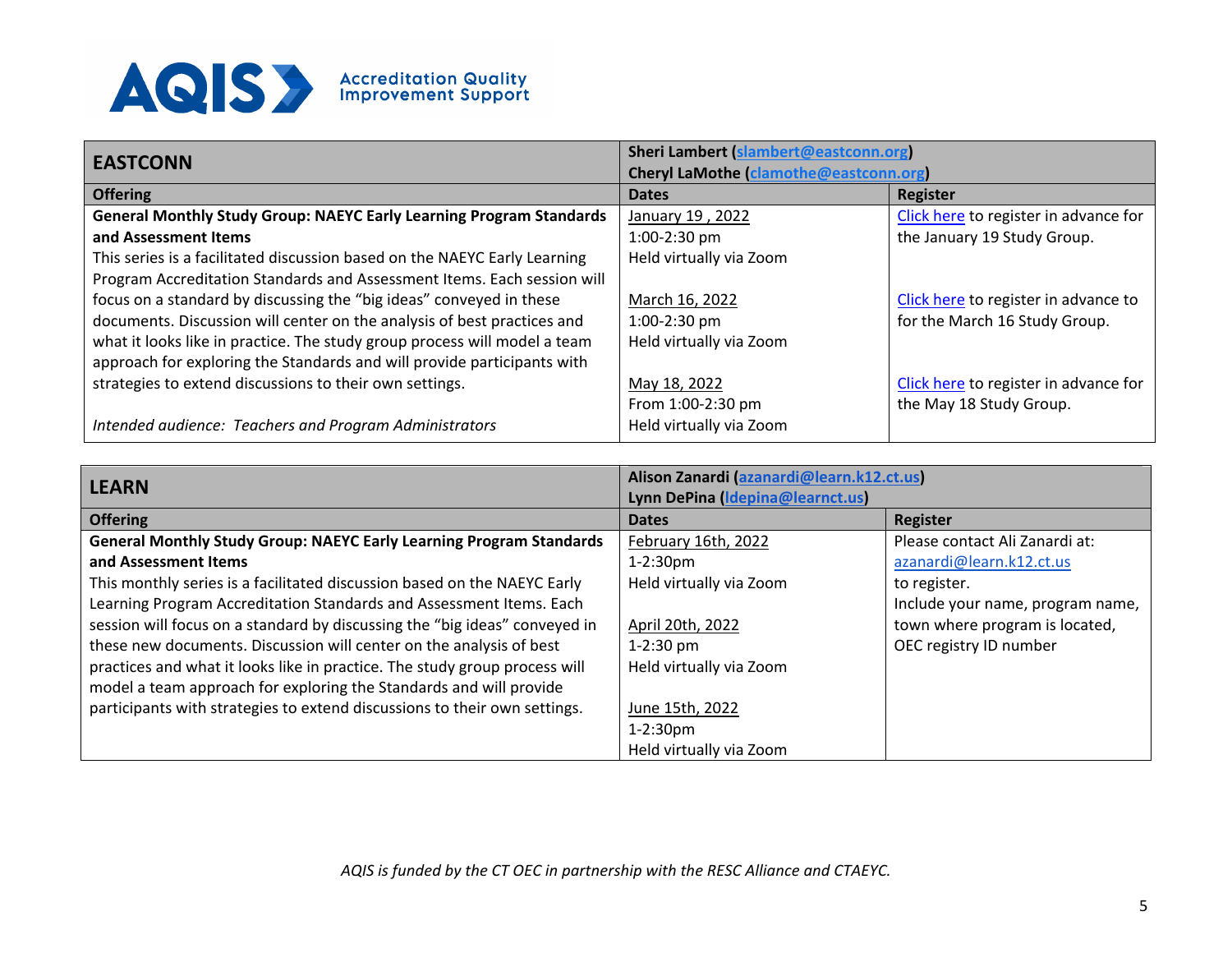

## **Statewide Professional Learning Opportunities**

Join colleagues and AQIS facilitators from across the state to engage in professional learning connected to NAEYC Early Learning Program Standards and Assessment Items. These opportunities will follow a set agenda, with defined goals and outcomes. Each session (or series) is open to any early childhood professional in any region who is interested in exploring high quality practices that support children, families and communities.

| January 2022                                                                                                                 |                         |                          |                                                    |
|------------------------------------------------------------------------------------------------------------------------------|-------------------------|--------------------------|----------------------------------------------------|
| <b>Topic</b>                                                                                                                 | <b>Dates</b>            | Presenter(s)             | <b>Registration Info</b>                           |
| <b>Issues of Equity in Early Childhood</b>                                                                                   | January 24, 2022        | Jean Barresi (CREC)      | Click here to register for                         |
| This 3-part series will support participants in increasing their                                                             | 1:00-3:00 pm            | Christina Lye (CES)      | this 3-part series.                                |
| cultural competence, help them identify ways to reduce implicit                                                              | Held virtually via Zoom | Lori Blake (CTAEYC)      | Please be sure you are able<br>to attend all three |
| bias, and consider strategies for affirming diversity in early<br>childhood classrooms. NAEYC's Position Statement Advancing |                         |                          | sessions.                                          |
| Equity in Early Childhood Education will serve as the foundation                                                             | February 28, 2022       |                          |                                                    |
| for this professional learning.                                                                                              | 1:00-3:00 pm            |                          |                                                    |
|                                                                                                                              | Held virtually via Zoom |                          |                                                    |
| NAEYC Standard 6: Staff Competencies, Preparation, and Support                                                               |                         |                          |                                                    |
| Intended audience: Teachers and Program Administrators                                                                       | March 28, 2022          |                          |                                                    |
|                                                                                                                              | 1:00-3:00 pm            |                          |                                                    |
|                                                                                                                              | Held virtually via Zoom |                          |                                                    |
| Won't You Be My Neighbor?: Designing Diversity-Rich                                                                          | January 12, 2022        | Lori Blake (CTAEYC)      | Click here to register by:                         |
| <b>Environments That Go Beyond The Walls of the Center</b>                                                                   | 6:00-8:00 pm            | Sheri Lambert (EASTCONN) | 1/25/2022                                          |
| Designing quality diversity-rich environments involves so much                                                               | Held virtually via Zoom |                          | Space is limited to 20.                            |
| more than just physical space. Learning materials and how they                                                               | <b>AND</b>              |                          |                                                    |
| get used, interactions, decorations, and connections with our                                                                |                         |                          |                                                    |
| communities are just the tip of the iceberg as we work to create                                                             | February 16, 2022       |                          |                                                    |
| inclusive spaces that send the message: "You belong here!" Join                                                              | 6:00-8:00PM             |                          |                                                    |
| us in this 2-part workshop as we discuss the powerful<br>connections and messages our environments & community               | Held virtually via Zoom |                          |                                                    |
| relations send to children, families, and staff. Join us as we                                                               |                         |                          |                                                    |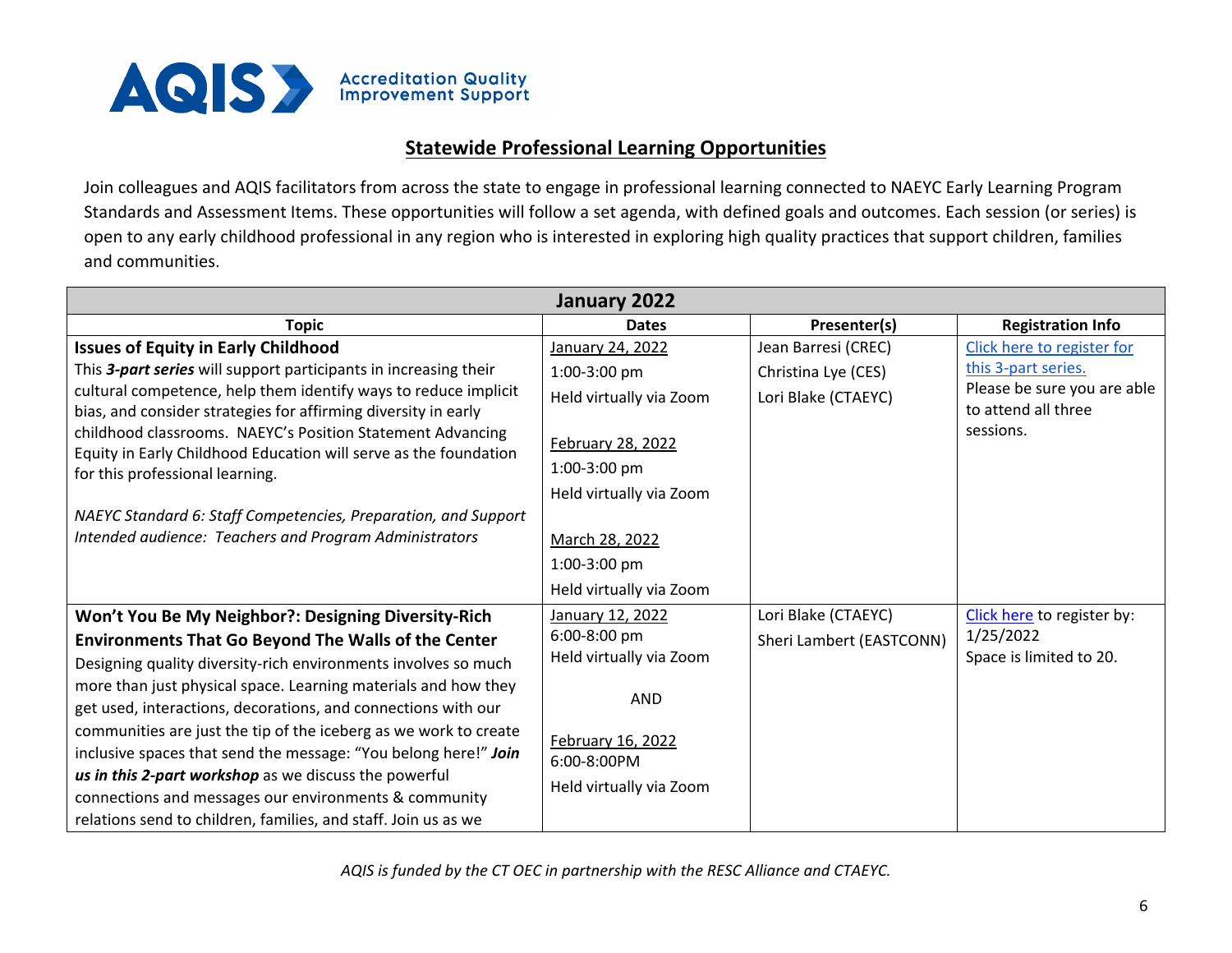

| discover the parallels between our environment & community<br>connections with NAEYC's Statement on Equitable Practices and;                                                       |  |  |
|------------------------------------------------------------------------------------------------------------------------------------------------------------------------------------|--|--|
| as we reflect on our current practices. Participants who attend                                                                                                                    |  |  |
| BOTH sessions will receive: Creating Diversity-Rich Environments                                                                                                                   |  |  |
| for Young Children                                                                                                                                                                 |  |  |
| Please bring a copy of the NAEYC Early Learning Program<br>Accreditation Standards & Assessment Items to each session.<br>https://www.naeyc.org/accreditation/early-learning/tools |  |  |
| NAEYC Standards 3A: Designing Enriched Learning Environments;<br>8: Community Relationships; 9: Physical Environment                                                               |  |  |
| Intended audience: Teachers and Program Administrators                                                                                                                             |  |  |
|                                                                                                                                                                                    |  |  |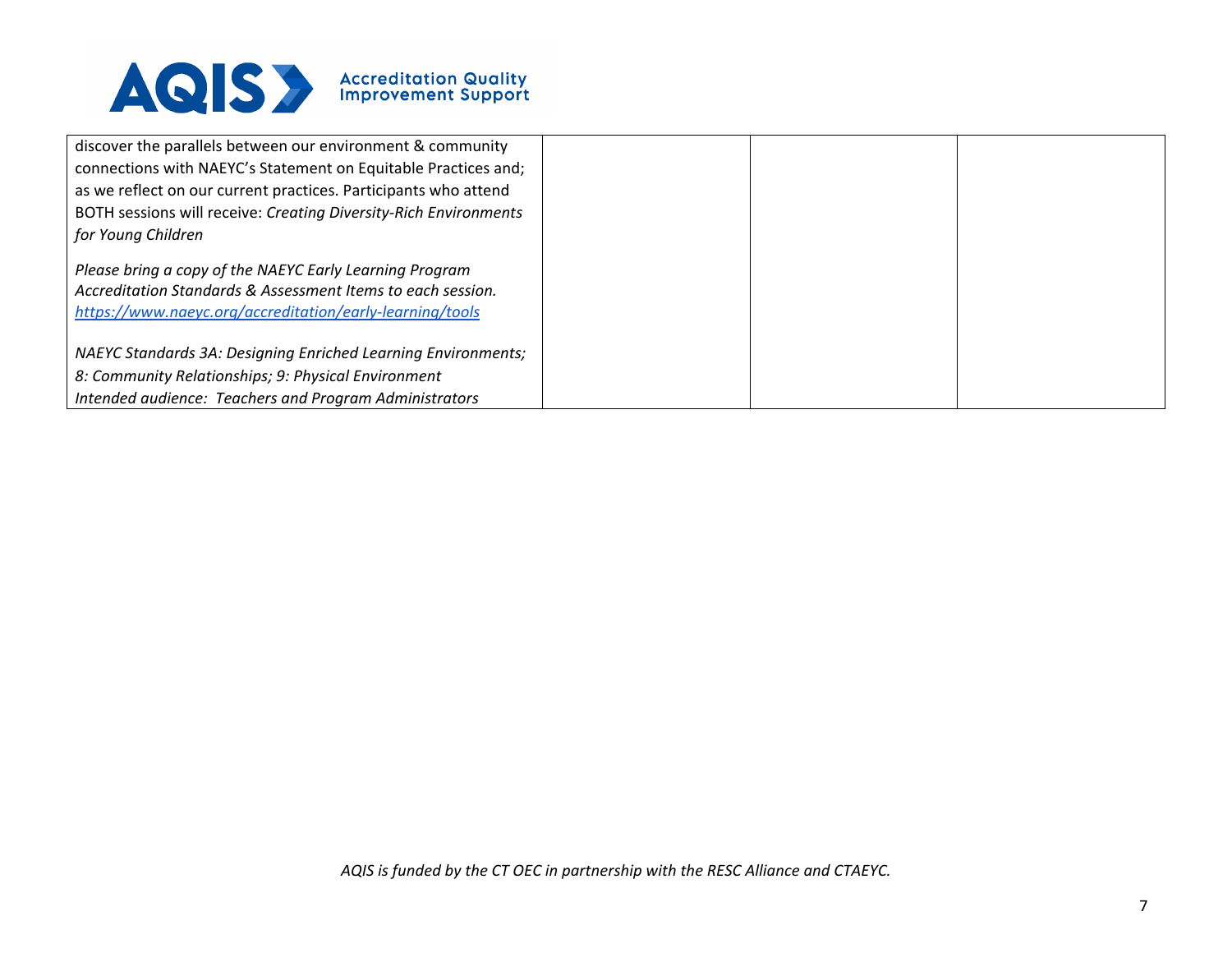

| <b>February 2022</b>                                                                                                                                                                                                                                                                                                                                                                                                                                                                                                                                                                                                                                                                                                                                                                                                                                                                                              |                                                                 |                                                                |                                                                                                                                                                     |
|-------------------------------------------------------------------------------------------------------------------------------------------------------------------------------------------------------------------------------------------------------------------------------------------------------------------------------------------------------------------------------------------------------------------------------------------------------------------------------------------------------------------------------------------------------------------------------------------------------------------------------------------------------------------------------------------------------------------------------------------------------------------------------------------------------------------------------------------------------------------------------------------------------------------|-----------------------------------------------------------------|----------------------------------------------------------------|---------------------------------------------------------------------------------------------------------------------------------------------------------------------|
| <b>Topic</b>                                                                                                                                                                                                                                                                                                                                                                                                                                                                                                                                                                                                                                                                                                                                                                                                                                                                                                      | <b>Dates</b>                                                    | <b>Presenters</b>                                              | <b>Registration Info</b>                                                                                                                                            |
| <b>Warm Attitudes Towards Cold Play</b><br>Outdoor play is a key component of a child's early learning<br>experience - throughout the year. Winter in New England is<br>upon us, yet with the presence of COVID, outdoor play is<br>more important than ever. Join us as we explore why<br>increased time outdoors is healthy and beneficial, along<br>with strategies to ensure that children, teaching staff and<br>parents are on board. We'll look at gear for both children<br>and staff, materials and equipment found in the 'outdoor<br>classroom', intentional teaching and learning, and the ELDS<br>and OEC Licensing regulations as they relate to outdoor<br>play. Come join us as we explore warm attitudes toward<br>cold play!<br>The first 15 registrants will receive a pair of warm mittens to<br>support great winter outdoor play!<br>NAEYC Standard 2: Curriculum; Standard 9: Environments | February 8, 2022<br>$2:00 - 4:00$ pm<br>Held virtually via Zoom | Donna Delohery<br>(EdAdvance)<br>Kristen Kennen<br>(EdAdvance) | Please contact<br>delohery@edadvance.org<br>to register.<br>Include your name,<br>program name, town<br>where program is located,<br>and OEC Registry ID<br>number. |
| Intended audience: Teachers and Program Administrators                                                                                                                                                                                                                                                                                                                                                                                                                                                                                                                                                                                                                                                                                                                                                                                                                                                            |                                                                 |                                                                |                                                                                                                                                                     |
| <b>Building Child Portfolios</b><br>This workshop will support participants in their efforts to<br>move toward a culture of documentation. We will explore<br>how to implement the use of individual child portfolios as a<br>means for systematically documenting children's progress in<br>a comprehensive and holistic way.<br><b>NAEYC Standard 4: Assessment</b><br>Intended audience: Teachers and Program Administrators                                                                                                                                                                                                                                                                                                                                                                                                                                                                                   | February 9, 2022<br>6:00-8:00 pm<br>Held virtually via Zoom     | Natasha Robinson (CREC)<br>Jean Barresi (CREC)                 | Click here to register in<br>advance for this<br>workshop.                                                                                                          |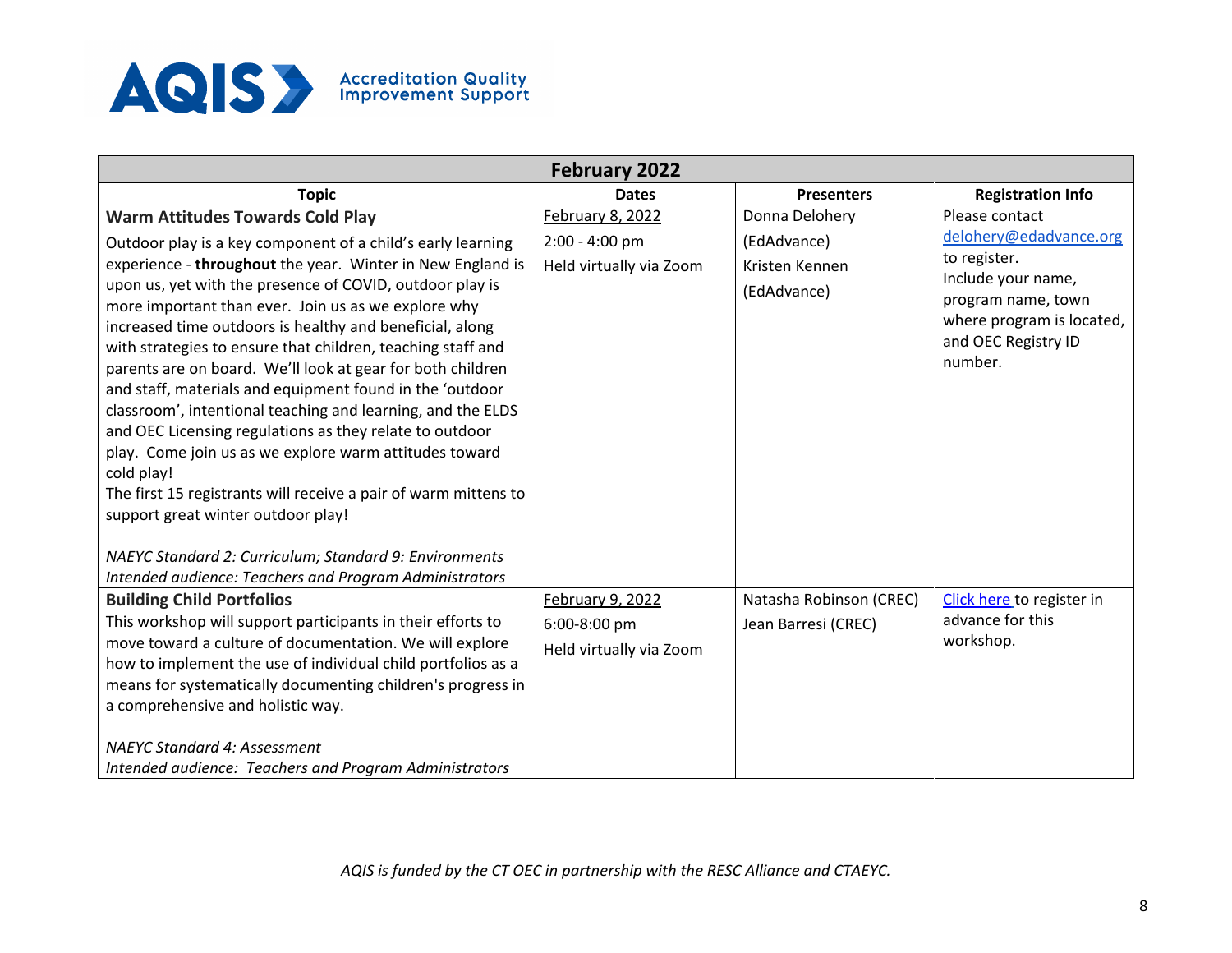

| <b>Supporting Transition to Kindergarten</b><br>This workshop will focus on strategies for supporting<br>transitions to Kindergarten that support the whole family. | February 22, 2022<br>6:00-8:00 pm<br>Held virtually via Zoom | Mary Stone (ACES)<br>Jean Barresi (CREC) | Click here to register in<br>advance for this<br>workshop. |
|---------------------------------------------------------------------------------------------------------------------------------------------------------------------|--------------------------------------------------------------|------------------------------------------|------------------------------------------------------------|
| NAEYC Standard 1: Relationships Standard 7: Families<br>Intended audience: Teachers and Program Administrators                                                      |                                                              |                                          |                                                            |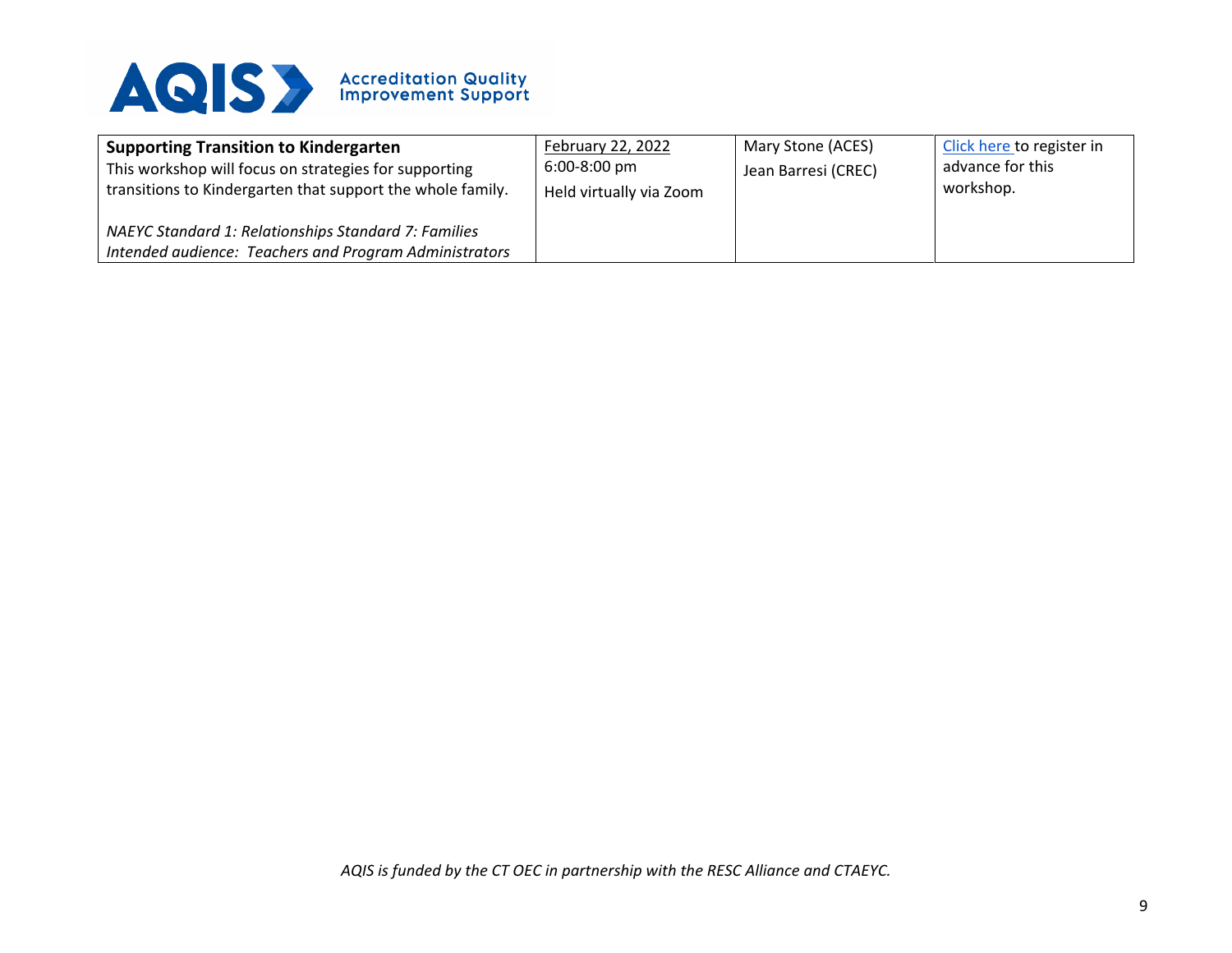

|                                                                                                                                         | <b>March 2022</b>       |                               |                                                       |
|-----------------------------------------------------------------------------------------------------------------------------------------|-------------------------|-------------------------------|-------------------------------------------------------|
| <b>Topic</b>                                                                                                                            | <b>Dates</b>            | <b>Presenters</b>             | <b>Registration Info</b>                              |
| Get Your Oxygen Mask on First! Self-Care for Early                                                                                      | March 16, 2021          | Kristen Kennen                | Please contact                                        |
| <b>Childhood Staff</b>                                                                                                                  | $6:00 - 8:00$ pm        | (EdAdvance)                   | kennen@edadvance.org                                  |
| Early childhood teachers and administrators work in a field that is<br>woefully underfunded and not well understood / valued by many    | Held virtually via Zoom | Donna Delohery<br>(EdAdvance) | to register.                                          |
| in our society. Add a global health pandemic on top of it and it's                                                                      |                         |                               | Include your name,<br>program name, town              |
| quick to understand why we feel great amounts of stress.                                                                                |                         |                               | where program is located,                             |
| However, we know from neuroscience that young children need<br>positive, warm, and loving relationships with family members and         |                         |                               | and OEC Registry ID                                   |
| caregivers/teachers in order to thrive. Come spend an evening                                                                           |                         |                               | number.                                               |
| meeting with others and learning about ways we can take care of                                                                         |                         |                               |                                                       |
| ourselves to help us be our best selves on any given day.                                                                               |                         |                               |                                                       |
| Programs that participate in this session will receive resource<br>materials related to this topic.                                     |                         |                               |                                                       |
|                                                                                                                                         |                         |                               |                                                       |
| NAEYC Standard 6, Topic Area A: Supportive Work Environment                                                                             |                         |                               |                                                       |
| Intended audience: Teachers and Program Administrators                                                                                  |                         |                               |                                                       |
| <b>Following Their Lead: Emergent Curriculum and the Cycle</b>                                                                          | March, 23, 2022         | Jean Barresi (CREC)           | Click here to register for                            |
| of Inquiry                                                                                                                              | 6:30-8:30 pm            | Natasha Robinson (CREC)       | this 3-part series. Please                            |
| In this <i>three part series</i> we will explore the process of following<br>children's' lead to develop an emergent curriculum that is | Held virtually via Zoom | Mary Stone (ACES)             | be sure you are able to<br>attend all three sessions. |
| engaging, enjoyable, and effective for both educators and                                                                               | April 27, 2022          |                               |                                                       |
| children.                                                                                                                               | 6:30-8:30 pm            |                               |                                                       |
| NAEYC Standards 2: Curriculum and 3: Teaching                                                                                           | Held virtually via Zoom |                               |                                                       |
| Intended audience: Teachers, Program Administrators and<br><b>Education Managers</b>                                                    | May 25, 2022            |                               |                                                       |
|                                                                                                                                         | 6:30-8:30 pm            |                               |                                                       |
|                                                                                                                                         | Held virtually via Zoom |                               |                                                       |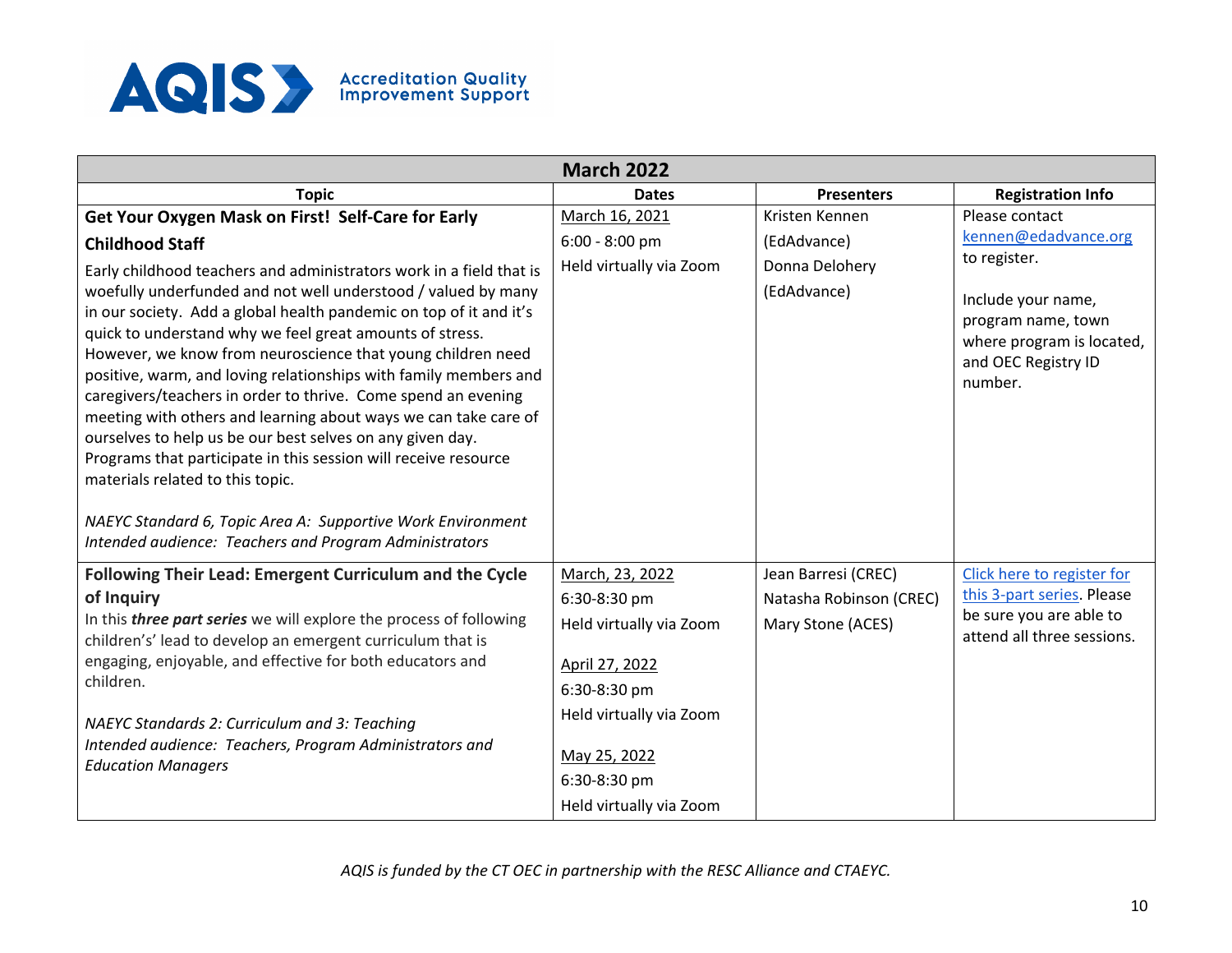

|                                                                                                                                  |                         | Sheri Lambert       | Click here to register for |
|----------------------------------------------------------------------------------------------------------------------------------|-------------------------|---------------------|----------------------------|
| <b>Book Study: Big Body Play</b>                                                                                                 | March 22, 2022          |                     | this book study in         |
| In this <i>three-part series</i> we will be reading and discussing "Big                                                          | 5:00-7:00 pm            | (EASTCONN)          | advance.                   |
| Body Play: Why Boisterous, Vigorous, and Very Physical Play Is                                                                   | In person at EASTCONN   | Cheryl LaMothe      |                            |
| Essential to Children's Development and Learning" by Frances                                                                     |                         | (EASTCONN)          |                            |
| Carlson.                                                                                                                         | April 5, 2022           |                     |                            |
| From the website description: "Big body play"-the sometimes                                                                      | 5:00-7:00 pm            |                     |                            |
| rowdy, always very physical running, rolling, climbing, tagging,<br>jumping, grabbing, and wrestling that most children love and | In person at EASTCONN   |                     |                            |
| many adults try to shut down-can and should be an integral part                                                                  | April 26, 2022          |                     |                            |
| of every early childhood setting. Drawing from evidence-based                                                                    | 5:00-7:00 pm            |                     |                            |
| practice and the latest research, this book explains the multitude                                                               |                         |                     |                            |
| of benefits of big body play for young children's social-emotional,                                                              | In person at EASTCONN   |                     |                            |
| cognitive, and physical development. Also learn how to organize                                                                  |                         |                     |                            |
| the physical environment, set rules and policies, and supervise the                                                              | 376 Hartford Turnpike   |                     |                            |
| play."                                                                                                                           | Hampton, CT             |                     |                            |
| Over the course of three sessions, participants will have the                                                                    |                         |                     |                            |
| opportunity to participate in guided reading and reflection                                                                      |                         |                     |                            |
| exercises. All participants will receive a copy of "Big Body Play"                                                               |                         |                     |                            |
| and a journal for note taking. This book study is appropriate for                                                                |                         |                     |                            |
| all members of the ECE community.                                                                                                |                         |                     |                            |
| NAEYC Standards 2: Curriculum and 3: Teaching                                                                                    |                         |                     |                            |
| Intended Audience: Teachers, Assistant Teachers/Paras, Program                                                                   |                         |                     |                            |
| <b>Leaders, Education Managers</b>                                                                                               |                         |                     |                            |
| <b>Book Study: "Nurturing Creativity - An Essential Mindset</b>                                                                  | March 31, 2022          | Ali Zanardi (LEARN) | Please contact             |
| for Young Children's Learning" by Rebecca Isbell and Sonia                                                                       | 1:00 - 2:30 pm          | Lynn DePina (LEARN) | azanardi@learn.k12.ct.us   |
| Akiko Yoshizawa.                                                                                                                 | Held virtually via Zoom |                     | or                         |
| From the NAEYC description: Young children have great capacity                                                                   |                         |                     | Idepina@learn.k12.ct.us    |
| for creativity that thrives when it is nurtured. Early childhood                                                                 | April 7, 2022           |                     | to register.               |
| teachers have the opportunity to inspire children's innovative                                                                   | 1:00 -2:30 pm           |                     | Include your name,         |
| thinking and doing by                                                                                                            | Held virtually via Zoom |                     | program name, town         |
| Including creative opportunities across all domains of<br>$\bullet$                                                              |                         |                     | where program is located,  |
| learning                                                                                                                         | April 14, 2022          |                     | and OEC Registry ID        |
|                                                                                                                                  |                         |                     | number.                    |